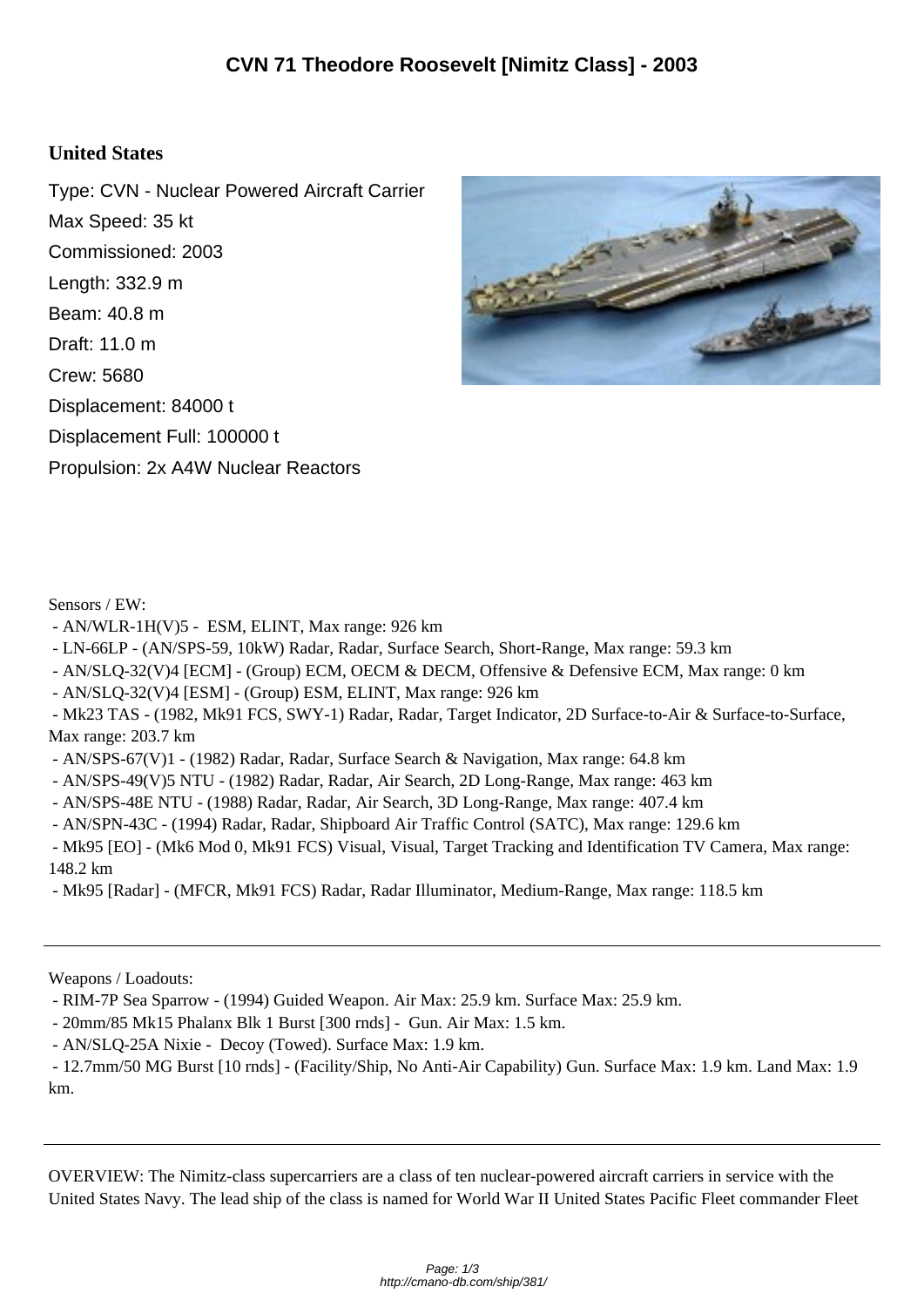Admiral Chester W. Nimi[tz, the U.S. Navy's last fleet admiral. Instead of the gas turbines or die](http://cmano-db.com/ship/381/)sel-electric systems used for propulsion on many modern warships, the carriers use two A4W pressurized water reactors which drive four propeller shafts and can produce a maximum speed of over 30 knots (56 km/h) and maximum power of around 260,000 shp (190 MW). As a result of the use of nuclear power, the ships are capable of operating for over 20 years without refueling and are predicted to have a service life of over 50 years. They are categorized as nuclear-powered aircraft carriers and are numbered with consecutive hull numbers between CVN-68 and CVN-77.

DETAILS: All ten carriers were constructed by Newport News Shipbuilding Company in Virginia. USS Nimitz, the lead ship of the class, was commissioned on 3 May 1975, and USS George H.W. Bush, the tenth and last of the class, was commissioned on 10 January 2009. Since the 1970s, Nimitz-class carriers have participated in many conflicts and operations across the world, including Operation Eagle Claw in Iran, the Gulf War, and more recently in Iraq and Afghanistan.

The angled flight decks of the carriers use a CATOBAR arrangement to operate aircraft, with steam catapults and arrestor wires for launch and recovery. As well as speeding up flight deck operations, this allows for a much wider variety of aircraft than with the STOVL arrangement used on smaller carriers. An embarked carrier air wing consisting of up to around 90 aircraft is normally deployed on board. After the retirement of the F-14 Tomcat, the air wings' strike fighters are primarily F/A-18E and F/A-18F Super Hornets and F/A-18A+ and F/A-18C Hornets. In addition to their aircraft, the vessels carry short-range defensive weaponry for anti-aircraft warfare and missile defense.

SPECIFICATION: Length: Overall: 1,092 feet (332.8 m) || Waterline: 1,040 feet (317.0 m) || Beam: Overall: 252 ft  $(76.8 \text{ m})$  Waterline: 134 ft (40.8 m) || Draft: Maximum navigational: 37 ft (11.3 m) Limit: 41 ft (12.5 m) || Propulsion: (2) Westinghouse A4W nuclear reactors 260,000 shp (194 MW) || Complement Ship's company: 3,200 and Air wing: 2,480.

PERFORMANCE: Speed: 30+ knots (56+ km/h; 35+ mph) || Range: Unlimited distance; 20-25 years.

SENSORS: AN/SPS-48E 3-D air search radar || AN/SPS-49(V)5 2-D air search radar || AN/SPQ-9B target acquisition radar || AN/SPN-46 air traffic control radars || AN/SPN-43C air traffic control radar || AN/SPN-41 landing aid radars || Mk 91 NSSM guidance systems || Mk 95 radars || SLQ-32A(V)4 Countermeasures suite || SLQ-25A Nixie torpedo countermeasures.

ARMAMENT: (16-24) RIM-7 Sea Sparrow or NATO Sea Sparrow missiles || (3-4) Phalanx CIWSs or RIM-116 Rolling Airframe Missiles.

CARRIER AIR WING: In order for a carrier to deploy, it must embark one of ten Carrier Air Wings (CVW). The carriers can accommodate a maximum of 130 F/A-18 Hornets or 85-90 aircraft of different types, but current numbers are typically 64 aircraft. Although the air wings are integrated with the operation of the carriers they are deployed to, they are nevertheless regarded as a separate entity. As well as the aircrew, the air wings are also made up of support personnel involved in roles including maintenance, aircraft and ordnance handling and emergency procedures. Each person on the flight deck wears color-coded clothing to make their role easily identifiable.

A typical carrier air wing can include (12-14) F/A-18E or F Super Hornets as strike fighters; two squadrons of (10-12) F/A-18C Hornets, with one of these often provided by the U.S. Marine Corps (VMFA), also as strike fighters; (4-6) EA-6B Prowlers for electronic warfare; (4-6) E-2C Hawkeyes and ES.3 Sea Shadows used for airborne early warning; C-2 Greyhounds used for logistics; and a Helicopter Antisubmarine Squadron of (6-8) SH-60F & HH-60H Seahawks. Aircraft that have previously operated from Nimitz-class carriers include F-4 Phantoms, RA-5C Vigilantes, RF-8G Crusaders, F-14 Tomcats, S-3 Vikings, A-7 Corsair II and A-6E Intruder aircraft.